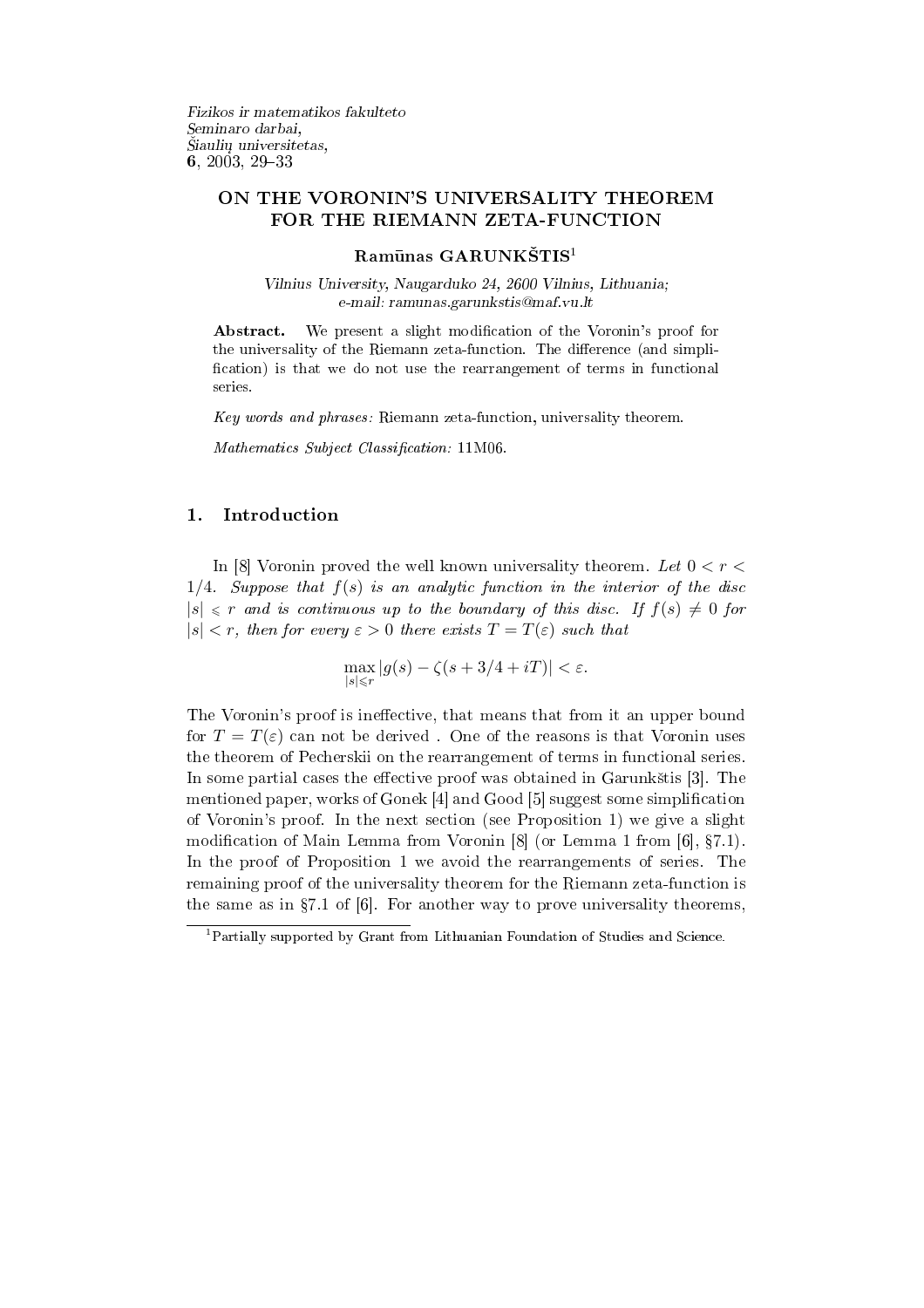using the method of limit theorems, see Bagchi [1], Laurinčikas [7]. In this case the proof is also ineffective.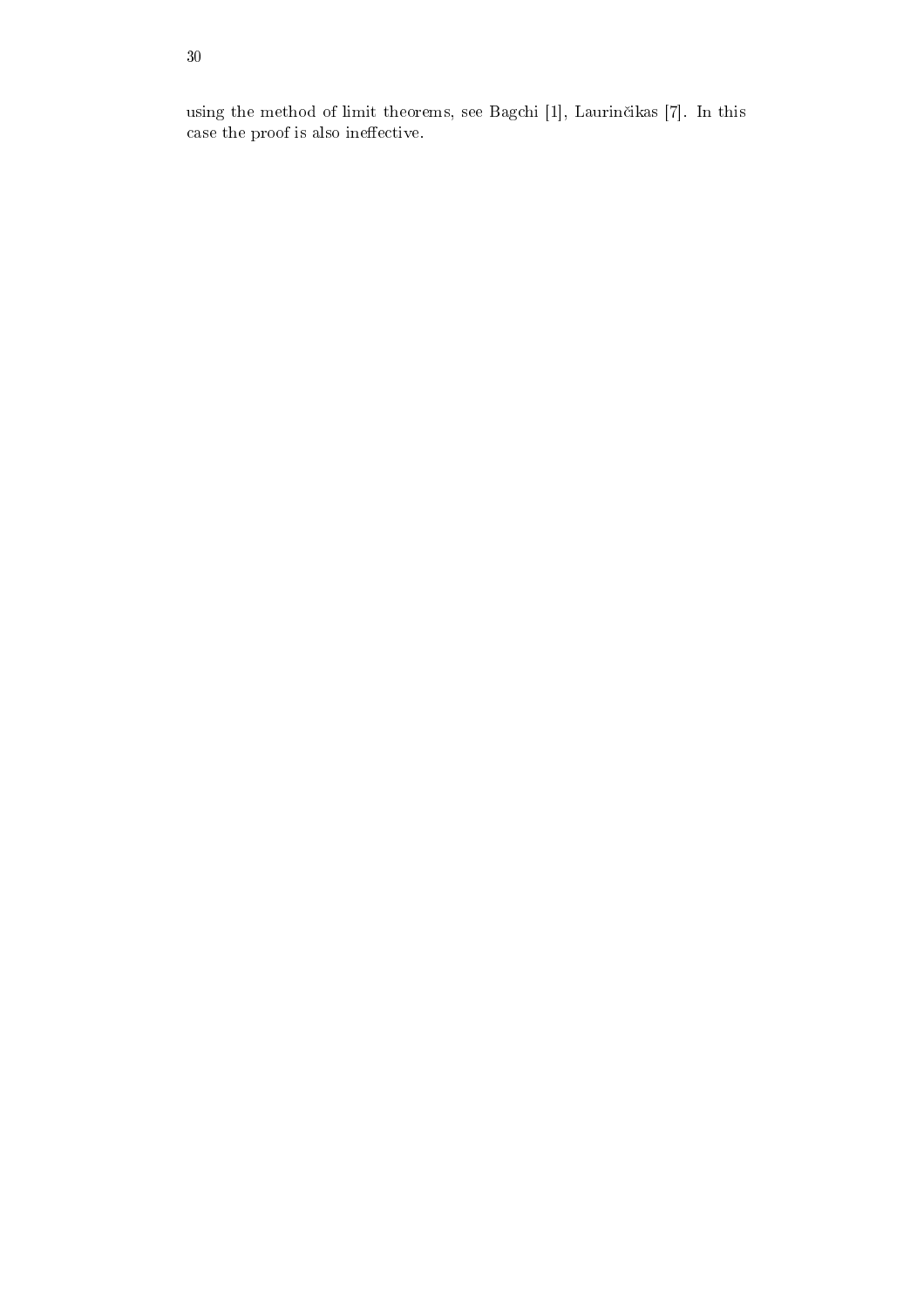### 2. Proof

For a complex s and for a real vector  $\theta = (\theta_1, \dots, \theta_m)$  we define

$$
\zeta_m(s,\theta) := \prod_{p \leqslant m} \left(1 - \frac{\mathrm{e}^{-2\pi i \theta_p}}{p^s}\right)^{-1}.
$$

PROPOSITION 1. Let  $0 < r < 1/4$ . Suppose that  $g(s)$  is analytic for  $|s| < r$ and continuous for  $|s| \le r$ . Then for any  $\varepsilon > 0$  and  $y > 0$  there exist an integer  $m \geq y$  and a vector  $\theta = (\theta_1, \ldots, \theta_n)$  with  $\theta_j \in \{0, 1/4, 1/2, 3/4\},\$  $j = 1, \ldots, n$ , such that

$$
\max_{|s| \le r} \left| g(s) - \log \zeta_m \left( s + \frac{3}{4}, \theta \right) \right| < \varepsilon,
$$

where

$$
\log \zeta_m (s,\theta) = -\sum_{p \leq m} \log \left( 1 - \frac{e^{-2\pi i \theta_p}}{p^s} \right)
$$
  
= 
$$
\sum_{p \leq m} \left( \frac{e^{-2\pi i \theta_p}}{p^s} + \frac{e^{-2\cdot 2\pi i \theta_p}}{2p^{2s}} + \dots \right).
$$

To prove the proposition we need few lemmas.

LEMMA 2. Let X be a linear normed space, and let  $D \subset X$  be a convex set, closed in the norm of X. Then for any vector  $z \in X \setminus D$  there are  $\varepsilon > 0$  and linear functional  $f \in X^*$  such that

$$
\operatorname{Re} f(x) \leqslant \operatorname{Re} f(z) - \varepsilon
$$

for all  $x \in D$ .

For a proof of Lemma 2 see  $[2]$ ,  $\S5.2$ . From Lemma 2 we obtain

LEMMA 3. Let H be a real Hilbert space and let  $D \subset X$  be a convex set, closed in the norm of X. If  $D \neq H$ , then there is a vector  $e \in H$ ,  $||e|| = 1$ , such that

$$
\sup_{x \in D} (x, e) < +\infty.
$$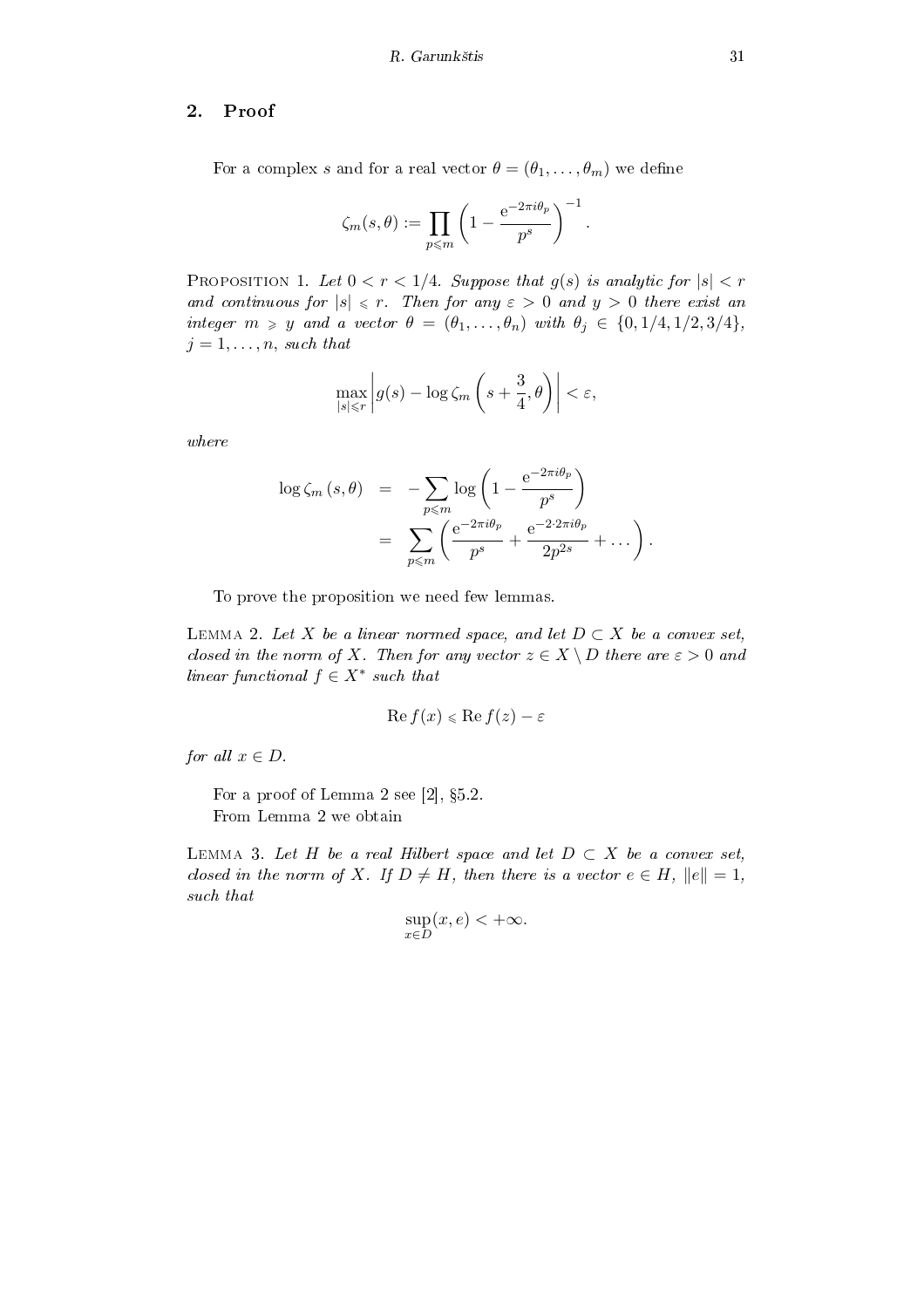LEMMA 4. Let  $u_n$ ,  $n \in \mathbb{N}$ , be vectors of a real Hilbert space H, and let the LEMMA 4. Let  $u_n$ ,  $n \in \mathbb{N}$ , be vectors<br>series  $\sum_{n=1}^{\infty} u_n$  satisfies the condition

$$
\sum_{n=1}^{\infty} \|u_n\|^2 < \infty.
$$

Let for any  $e \in H$ ,  $||e|| = 1$ , the sequence  $\left\{ \sum_{n=1}^{M} |(u_n, e)| : M \in \mathbb{N} \right\}$ o be unbounded. Then for any number y, any  $z \in H$ , and any  $\varepsilon > 0$  there are an integer  $N \geq y$  and numbers  $\alpha_1, \ldots, \alpha_n$  equal to  $-1$  or 1 such that

$$
\left\| z - \sum_{n=1}^N \alpha_n u_n \right\| < \varepsilon.
$$

PROOF. Let  $z \in H$ , and let  $\varepsilon > 0$  be arbitrary. Choose m so that  $m \geqslant y$ and

$$
\sum_{n=m}^{\infty} \|u_n\|^2 < \frac{\varepsilon^2}{36}.
$$

Let  $P_m$  denote the set of all vectors  $x \in H$  of the form

$$
x = \sum_{n=m}^{N} \lambda_n u_n,
$$

where  $\lambda_n \in [-1, 1], n = m, m + 1, \ldots, N, \text{ and } N = m, m + 1, m + 2, \ldots$ The set  $P_m$  is convex. Let  $\overline{P_m}$  be the closure of  $P_m$  in the norm of H. Then  $\overline{P_m}$  is a closed convex set. By assumption of the lemma and Lemma 3 we see that  $\overline{P_m} = H$ . Consequently, there exist  $N = N(z) \geq m$ , and  $|\lambda_n| \leq 1$ ,  $n = m, m + 1, \ldots, N$  such that

$$
\left\| z - \sum_{n=m}^{N} \lambda_n u_n \right\| < \frac{\varepsilon}{3}.
$$

Using induction and the property  $||x|| = (x, x)$ , it is easy to construct numbers  $\alpha_m, \ldots, \alpha_N$  equal to -1 or 1 such that

$$
\left\| \sum_{n=m}^{N} \lambda_n u_n - \sum_{n=m}^{N} \alpha_n u_n \right\|^2 \le 4 \sum_{n=m}^{N} \|u_n\|^2 < \frac{\varepsilon^2}{9}.
$$
\n
$$
\left\| z - \sum_{n=m}^{N} \alpha_n u_n \right\| < \varepsilon.
$$

Then

$$
\left\| z - \sum_{n=m}^{N} \alpha_n u_n \right\| < \ell
$$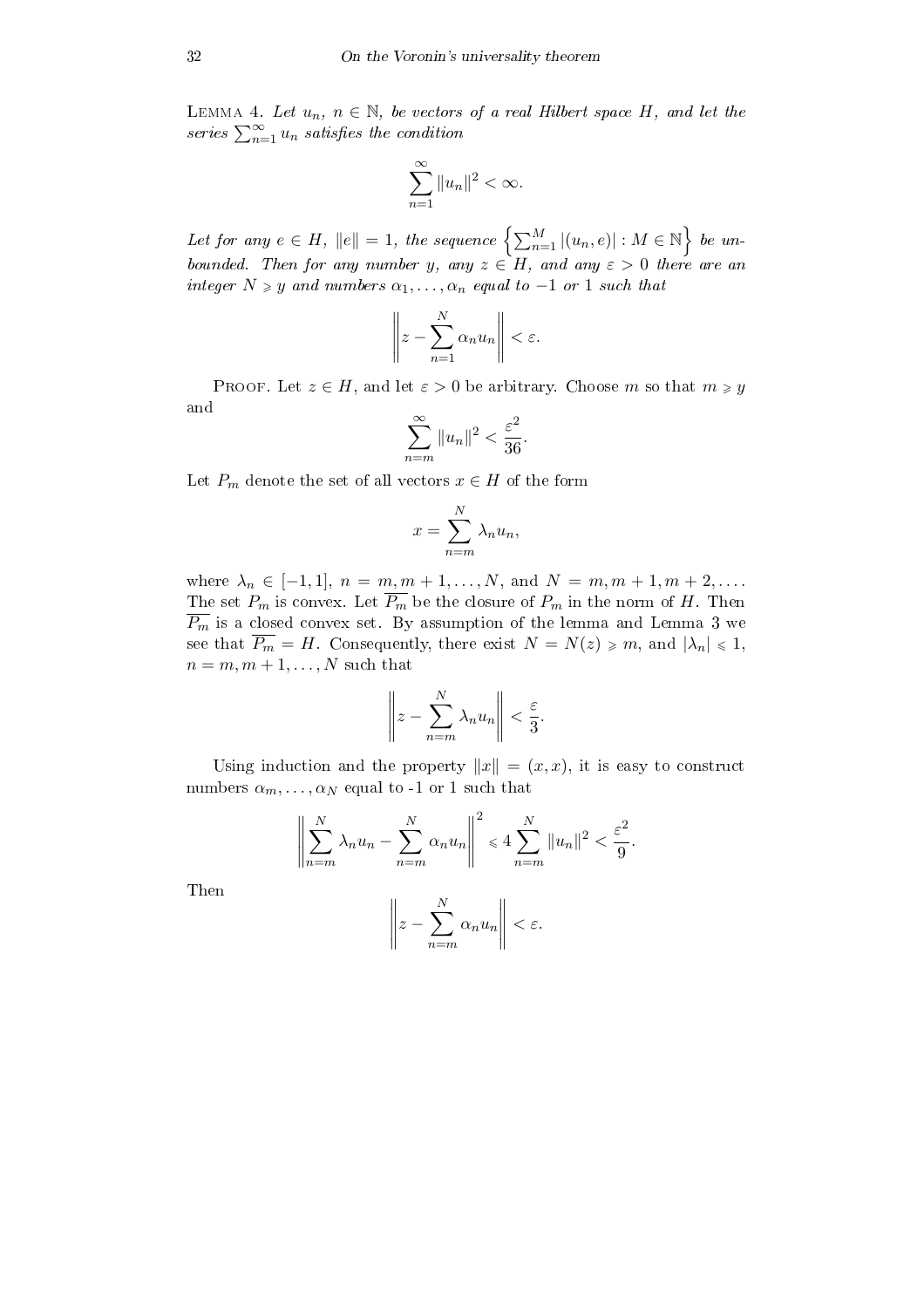Now Lemma 4 follows if we apply the above to

$$
z - \sum_{n=1}^{m-1} u_n
$$

instead of z.

PROOF OF PROPOSITION 1. By the continuity of  $g(s)$ , there exists  $\gamma > 1$ such that  $\gamma^2 r < 1/4$  and

$$
\max_{|s| \le r} |g(s) - g(s/\gamma^2)| < \varepsilon.
$$

The function  $g(s/\gamma^2)$  belongs to the Hardy space  $H_2^{(\gamma r)}$  $2^{(\gamma r)}$ . We remind that the Hardy space  $H_2^{(R)}$  $j_2^{(R)}$  is the set of functions  $f(s)$  analytic in  $|s| < R$  with the norm  $\overline{a}$ 

$$
||f|| = \lim_{r \to R} \int \int_{|s| < r} |f(s)| \mathrm{d}\sigma \mathrm{d}t < \infty.
$$

Let us define a scalar product in  $H_2^{(R)}$  $2^{(R)}$  by the formula

$$
(\varphi_1(s), \varphi_2(s)) = \text{Re} \int \int_{|s| \le R} \varphi_1(s) \overline{\varphi_2(s)} \text{d}\sigma \text{d}t.
$$

This makes  $H_2^{(R)}$  $2^{(R)}$  a real Hilbert space.

To prove the proposition we apply Lemma 4. Since the series

$$
-\sum_{k=1}^{\infty} \log \left( 1 - \frac{e^{-2\pi i k/4}}{p_k^{s+3/4}} \right)
$$

differs from the series

$$
\sum_{k=1}^{\infty} \eta_{p_k}(s) := \sum_{k=1}^{\infty} \frac{e^{-2\pi i k/4}}{p_k^{s+3/4}}
$$

by an absolutely convergent series, it suffices to verify the conditions of Lemma 4 for the last series. We have

$$
\sum_{k=1}^\infty \|\eta_p(s)\|^2 \ll \sum_{k=1}^\infty \left|\frac{1}{p_k^{3/4-R}}\right|^2 < \infty,
$$

since  $0 < R < 1/4$ . Next, let  $\varphi(s) \in H_2^{(R)}$  with  $\|\varphi(s)\| = 1$ . Then Voronin  $[8]$ , or see  $[6]$ ,  $\S 7.1$ , proved that there exists a subseries of

$$
\sum_{k=1}^{\infty} \left(\eta_k(s), \varphi(s)\right)
$$

diverging to  $\infty$ . Proposition 1 is proved.